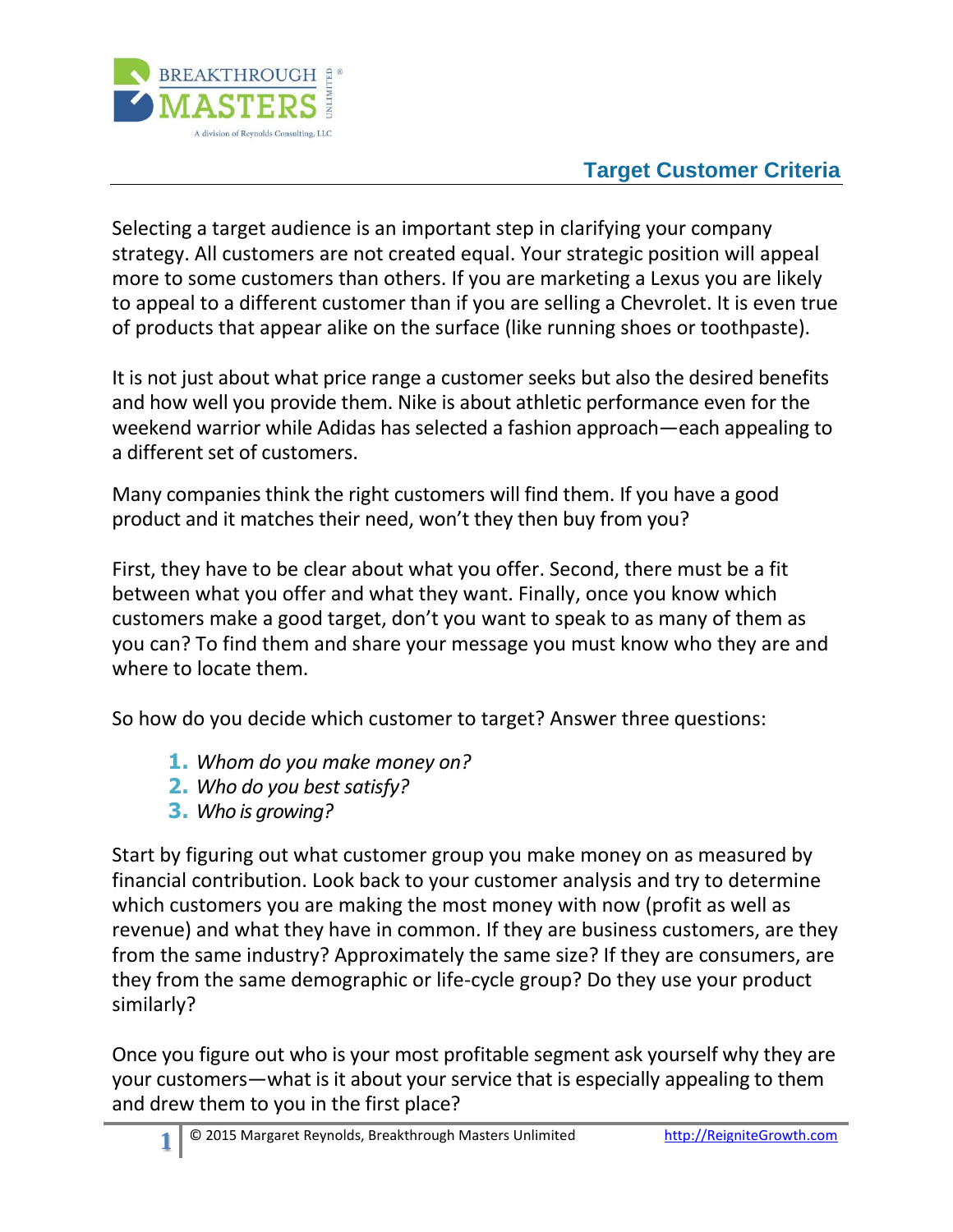

Even more importantly, what is their future buying intent and if they intend to continue to buy from you—why? You want to make sure that what you do well appeals to their core needs.

Finally, determine the future prospects of this group. Do they belong to a growing segment of the market or not? Just because they are your best customers today does not guarantee they always will be.

Most companies find it difficult to select a primary target segment. The focus of a clear target is an important strategic decision that reinforces that you know what you do well. Having said that you may also have secondary and tertiary targets. Targeting isn't black and white but shades of gray –but it does have a bulls-eye.

An airline like Southwest targets families on a budget, but they also appeal to economy-minded business people. The key is that their strategic position—value pricing—is appreciated by those that fly with them and those passengers are generally willing to make the trade-offs required to obtain the value. The strategic position is designed to appeal to your target, but others might find it appealing as well (and they become the secondary or tertiary target groups).

A primary target for home equity loans may be people who want to fix up their homes, but a secondary target might be a parent with college-age children who need to finance their education. The benefit of understanding the hierarchy of customers is that you can align your resources accordingly.

This is as true in your operating budget as with your marketing resources. Unless you have an unlimited budget, chances are you have to decide where to spend your dollars. To determine that, if you know who your primary customers are and understand what matters to them, you first spend where you will increase their satisfaction and enthusiasm for your offer.

Since your secondary and tertiary targets likely appreciate the same thing, the investment satisfies all audiences. The difference may come in how you reach these different audiences—not in the business model you use to satisfy their needs. As a rule of thumb, invest 80% of resources in the top tier, 15% in the middle tier and 5% in the third tier.